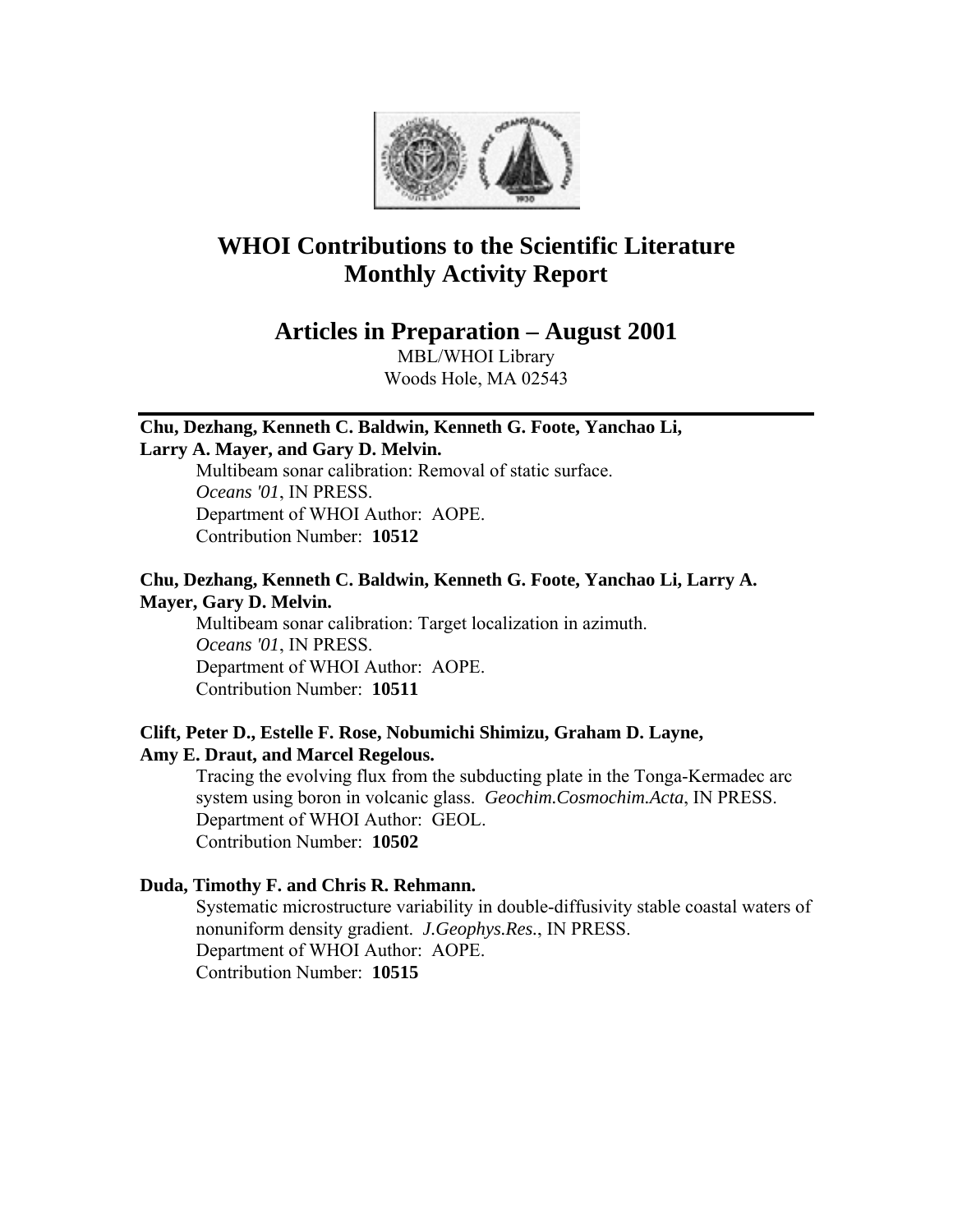#### **Evans, Rob L.**

Measuring the shallow porosity structure of sediments on the continental shelf: A comparison of an electromagnetic approach with cores and acoustic backscatter. *J.Geophys.Res.*, IN PRESS. Department of WHOI Author: GEOL. Contribution Number: **10518**

#### **Foote, Kenneth G.**

Calibrating a narrowband 18-kHz sonar. *Oceans '01*, IN PRESS. Department of WHOI Author: AOPE. Contribution Number: **10514**

#### **Foote, Kenneth G.**

Standard-target calibration of broadband sonars: Theory. *J.Acoust.Soc.Am.*, IN PRESS. Department of WHOI Author: AOPE. Contribution Number: **10506**

#### **Freed, Andrew M. and Jian Lin.**

Accelerated buildup of stresses on the San Bernardino Mountain segment of the Southern San Andreas Fault. *Science*, IN PRESS. Department of WHOI Author: GEOL. Contribution Number: **10157**

#### **Grosenbaugh, Mark and Chung-Chu Teng.**

Dynamic analysis of NDBC shallow-water test mooring. *Oceans '01*, IN PRESS. Department of WHOI Author: AOPE. Contribution Number: **10500**

## **Hahn, Mark E.**

Evolutionary and physiological perspectives on Ah receptor function and dioxin toxicity. In: *Dioxins: Toxicology, Mechanisms and Health Implications.*  A. Schecter and T. A. Gasiewicz, eds*.*, IN PRESS. Department of WHOI Author: BIO. Contribution Number: **10516**

## **McGillicuddy, Dennis J., Jr.**

The internal weather of the sea and its influences on ocean biochemistry. *Oceanography*, IN PRESS. Department of WHOI Author: AOPE. Contribution Number: **10503**